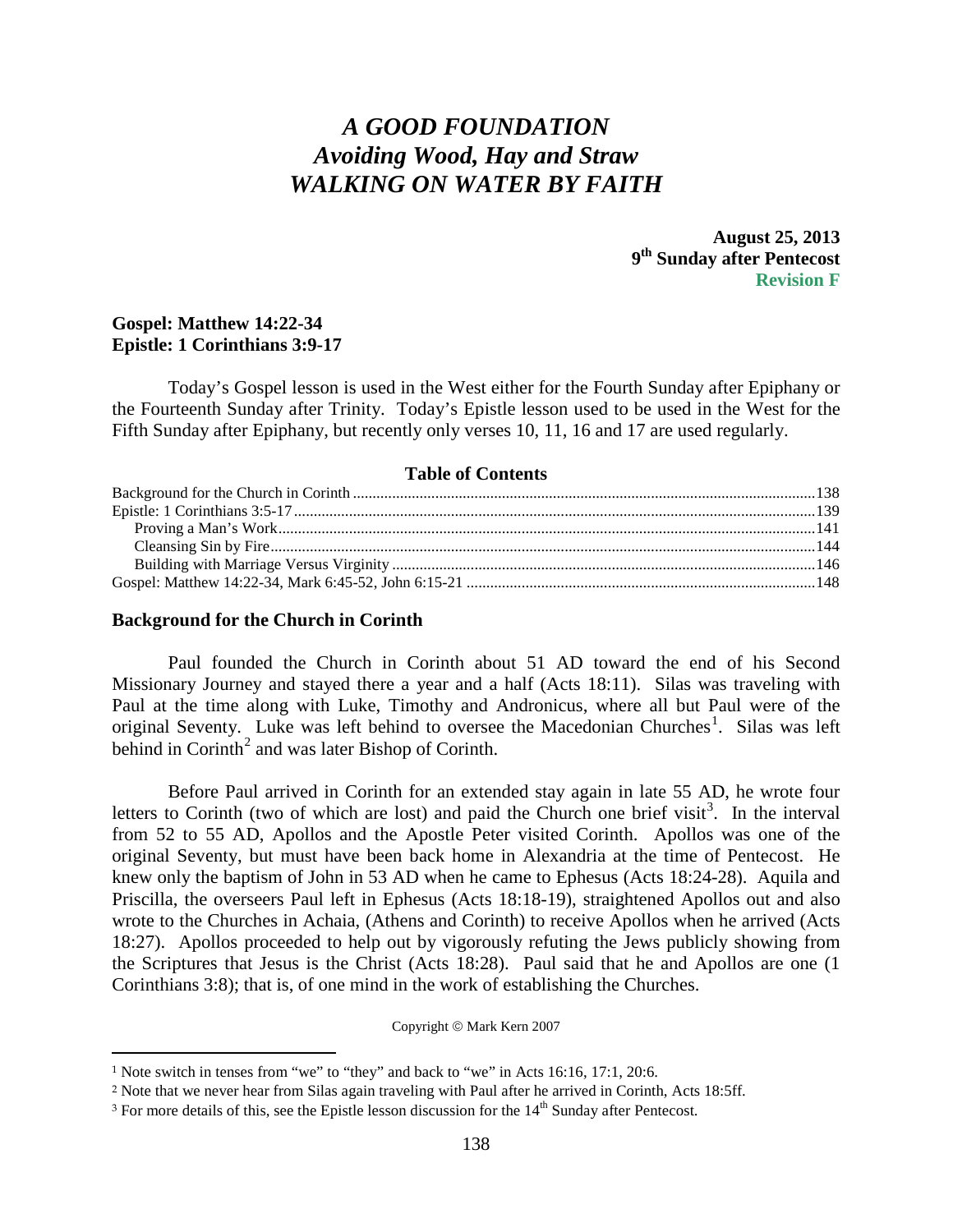The same can be said for the relationship between Paul and Peter. Peter visited Corinth in the early 50's AD. He obviously made a big impression in Corinth since there were factions that had developed by 55 AD (1 Corinthians 1:12) centered around Paul, Apollos, Peter and none of the above (i.e. Christ)!! On Peter's way to Corinth, Paul met him in Macedonia and together they ordained four bishops as shown in Table 1. Thus we can definitely say that Peter and Paul were one in the work also.

| <b>BISHOP</b> | <b>CHURCH</b>      |
|---------------|--------------------|
| Olympas       | Philippi           |
| Jason         | Thessalonica       |
| <b>Silas</b>  | Corinth            |
| Herodion      | Petras (SW Greece) |

**Table 1 Bishops Ordained by Peter and Paul c. 50 AD**

From a detailed study of Paul's Missionary Journeys, Paul worked with at least 60 of the original members of the Seventy at some point. Many of them like Luke, Timothy, and Titus traveled with him a lot. In addition, Paul had some contact with Peter, John, Andrew and Philip.

## <span id="page-1-0"></span>**Epistle: 1 Corinthians 3:5-17**

Paul described himself, Peter and Apollos as all God's fellow workers (1 Corinthians 3:9). They may have different roles (e.g. Paul planted, Apollos watered: 1 Corinthians 3:6) but they all report to the same God and each one will receive his own reward according to his own labor (1 Corinthians 3:8). Paul refers to the Church in Corinth as God's field or tillage and God's building (1 Corinthians 3:9). John Chrysostom pointed out<sup>[4](#page-1-1)</sup> that the field does not belong to the vinedresser or to the one who cultivates it, but to the householder. The building does not belong to the workman but to the Master. The Church is not Paul's Church or Apollos' Church, but God's Church.

Paul goes on to say that he laid the foundation for the Corinthian Church – which is Jesus Christ – and Peter and Apollos have built on that (2 Corinthians 3:10-11). The building he is speaking of is the Temple of God and that dwells within us (1 Corinthians 3:16-17).

Paul spoke to the Corinthians a lot about this. Since life in Corinth was based on such licentiousness – one of the party capitals of the ancient world – Paul spoke to them about coming out from among them, being separate and not touching what is unclean (2 Corinthians 6:16-18). The word "unclean" here is the Greek word *akathartos* and means unclean in the demonic sense. Throughout the Gospels, whenever Jesus, the Twelve or the Seventy cast out demons, the demons are referred to more often as "unclean spirits", (i.e. *akathartos*) than as demons.

Paul also spoke to the Corinthians about what happens if someone ruins (Greek *phtheiro = to deprave, spoil, ruin*) the building (1 Corinthians 3:17). God will ruin (*phtheiro*) him. This

<span id="page-1-1"></span> $\overline{a}$ <sup>4</sup> John Chrysostom, Homilies on 1 Corinthians, VIII, 6.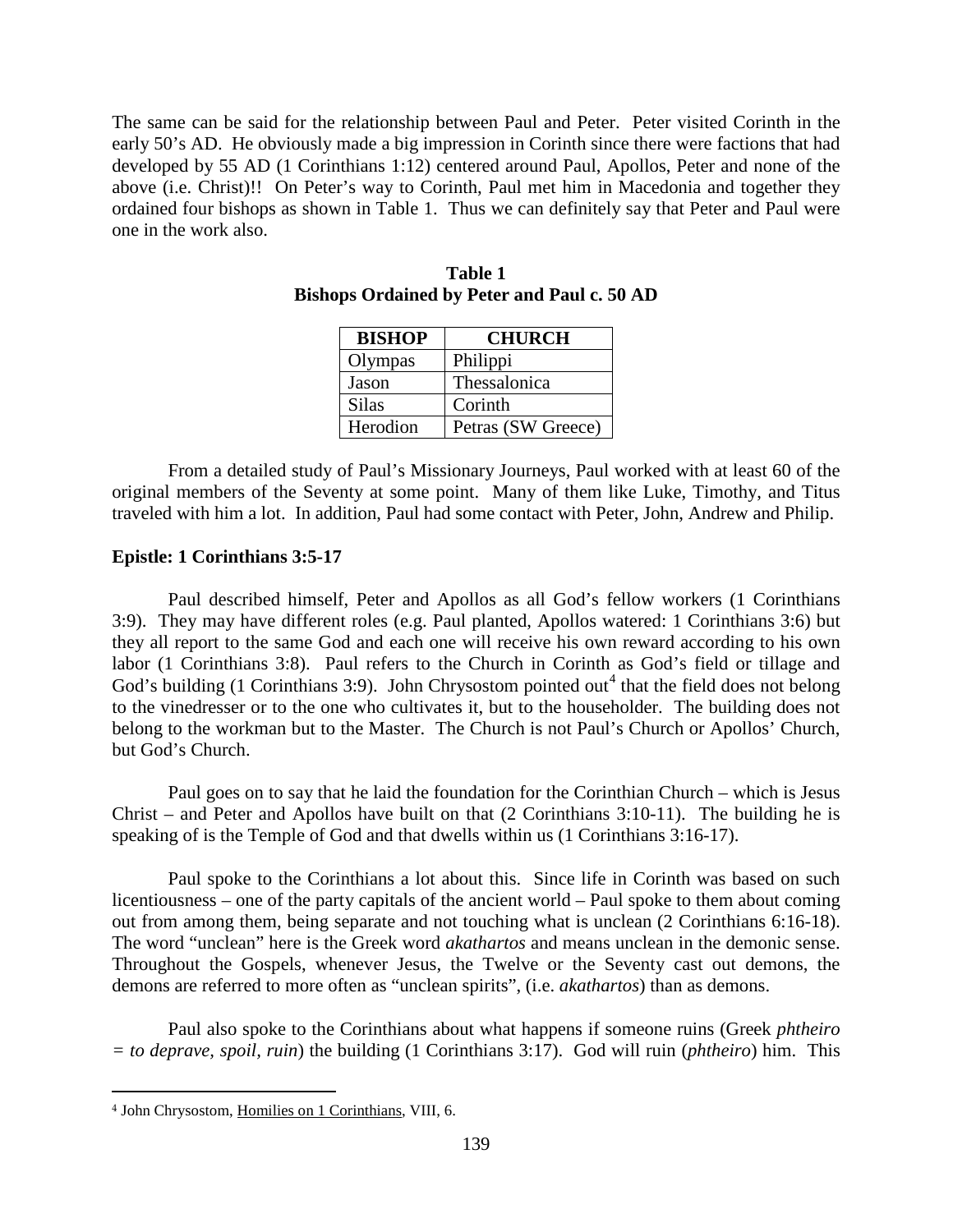happens to a lot of people. It may start out with evil company ruining (*phtheiro*) good habits (1 Corinthians 15:33). Soon, the evil company begins to act like unreasoning animals speaking evil of what they don't understand<sup>[5](#page-2-0)</sup>, and ruining (*phtheiro*) themselves (Jude 10; 2 Peter 2:12). Then, the glory of the un-ruined (*aphthartos*) God gets exchanged for an image made like ruined (*phthartos*) man (Romans 1:23). Revelation speaks of the great harlot who ruined (*phtheiro*) the earth with her fornication (Revelation 19:2). However, creation itself will be delivered from the slavery of this ruin (*phthora*) into glorious freedom of the children of God (Romans 8:21).

On the other hand, Paul also speaks of how one builds on the foundation that he and others laid (1 Corinthians 3:12). This construction is something that everyone participates in. We all have a treasure that is contained in an earthen vessel (2 Corinthians 4:7). The vessel, our human body, is made out of dirt (earth, clay) in order that the power may be of God and not of us. But we can use either the treasure or the vessel to do the building. That is our choice. If we build with the treasure (gold, silver, precious stones), the part that we build will endure; if we build with mere human effort (wood, hay, straw), it won't (1 Corinthians 3:12ff). Paul is not speaking here of something that ruins (*phtheiro*) the building (as in 1 Corinthians 3:17). He is speaking of the quality of each person's work (1 Corinthians 3:13), and the reward for doing it right (1 Corinthians 3:8).

Consider the illustration of the Parable of the Talents (Matthew 25:14-30): Would a slave who was given five talents and only earned two more receive the same reward as the slave who was given five and earned five more? Or would a slave who was given two talents and earned only one more receive the same reward as the slave who was given two and earned two more? I think not. Paul said, "Each one will receive his own reward according to his own labor" (1 Corinthians 3:8).

This, of course, is not for us to judge. As Paul says a little later (1 Corinthians 4:5), "Therefore judge nothing before the Lord comes, who will both bring to light the hidden things of darkness and reveal the counsels of the heart. Then each one's praise will come from God." For example, "well done, good and faithful servant" (Matthew 25:21).

Basil listed<sup>[6](#page-2-1)</sup> a number of blessings that we have through the Holy Spirit, including adoption as sons and daughters. Yet these are just the down payment and we see their grace dimly by reflection as if they were already established in fullness. Some people, who have been martyred, have undergone a special test by the Holy Spirit by being baptized in their own blood. "Through the Holy Spirit comes:

- 1. Our restoration to Paradise,
- 2. Our ascension into the kingdom of heaven,
- 3. Our return to the adoption of sons,
- 4. Our liberty to call God our Father,
- 5. Our being made partakers of the grace of Christ,
- 6. Our being called children of light,
- 7. Our sharing in eternal glory, and

<span id="page-2-0"></span><sup>5</sup> The Mosaic Law is still useful to us today as a hedge and a boundary on us. If we begin to head down a path that will ultimately ruin us, the Law can be a wake-up call to tell us that something may be wrong.<br><sup>6</sup> Basil, On the Spirit, XIV, 36.

<span id="page-2-1"></span>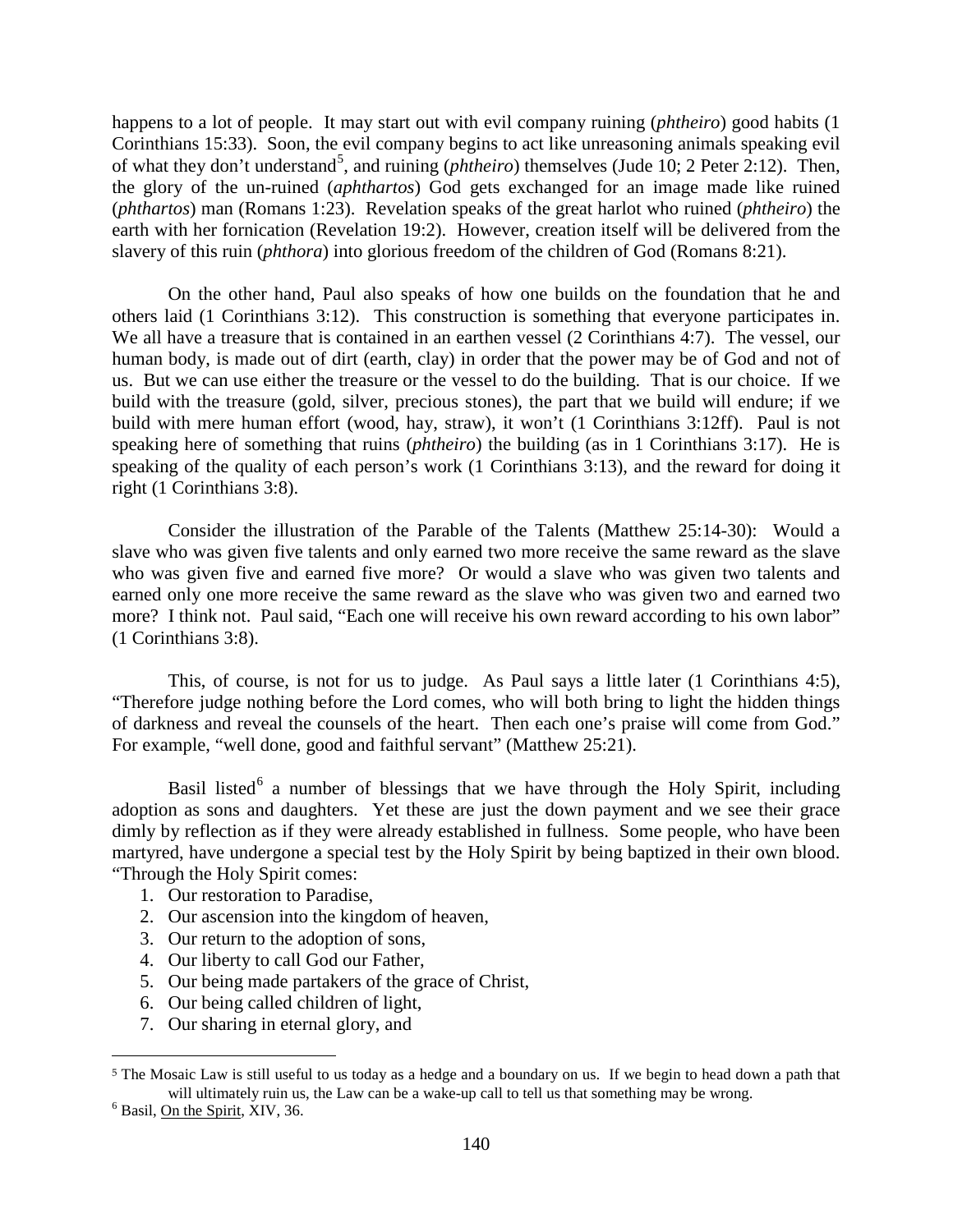8. Our being brought into a state of all 'fullness of blessing' (Romans 15:29), both in this world and in the world to come.

"Of all the good gifts that are in store for us, by promise, through faith, we behold the reflection of their grace as though they were already present, and we await the full enjoyment. If this is the down payment, how much more is the perfection! If this is the first fruit, how much more is the complete fulfillment! Furthermore, from this too we may apprehend the difference between the grace that comes from the Spirit and the baptism by water: John baptized with water, but our Lord Jesus Christ by the Holy Spirit. 'I baptize you with water unto repentance; but he that comes after me is mightier than I, whose sandals I am not worthy to carry; he will baptize you with the Holy Spirit and with fire' (Matthew 3:11). Here He calls the trial at the judgment the baptism of fire, as the apostle says, 'The fire shall test every man's work, of what sort it is'. 'The day shall declare it, because it shall be revealed by fire' (1 Corinthians 3:13). There have been some who, in their championship of the true Faith, have undergone the death for Christ's sake, not in mere similitude, but in actual fact. They have needed none of the outward signs of water for their salvation, because they were baptized in their own blood. Thus I write not to disparage the baptism by water, but to overthrow the arguments of those who exalt themselves against the Spirit. They confound things that are distinct from one another, and compare those which admit of no comparison".

#### <span id="page-3-0"></span>**Proving a Man's Work**

So then, how do we do it right? How do we build with gold, silver and precious stones? We don't have to be an Apostle to begin. Peter, speaking of faith says, "In this you greatly rejoice, even though now for a little while you have been distressed by various trials, that the proof of your faith, being more precious than gold, tested by fire, may be found to result in praise and glory and honor at the revelation of Jesus Christ" (1 Peter 1:6-7). The Patriarch Job came through his trials as gold tested or refined by fire (Job 23:8-12)! David spoke of his trials as a process of refining silver by fire (Psalm 66:10-12). Job and David didn't go looking for the refining. Far more than they would have looked for came to them!

Toward the end of a section where Paul was encouraging the Romans to be sensitive to their conscience and to avoid causing their brothers to stumble over food or feast days, he says, "Whatever is not from faith is sin" (Romans 14:23). If we are not living by faith, not paying attention to our conscience, not seeing and hearing from God every moment, the things that get done represent mere human effort and not necessarily what is the Lord's will.

Referring again to the Parable of the Talents (Matthew 25:28-30), the slave, who buried his talent in the ground and refused to use his treasure, lost what he had and was cast into the outer darkness (i.e. hell). This is not what is referred to as wood, hay and straw (1 Corinthians 3:12). Paul says that those who build with wood, hay and straw will be saved (1 Corinthians 3:15, but that they will suffer loss (of rewards).

There is another illustration of this in one of the accounts of Mary and Martha of Bethany. Martha was anxious and disturbed, running about getting things prepared for Jesus' visit (Luke 10:40). Jesus, who fasted a lot, would have been quite content with something very simple and had been known to create the food out of nothing when necessary (Matthew 14:13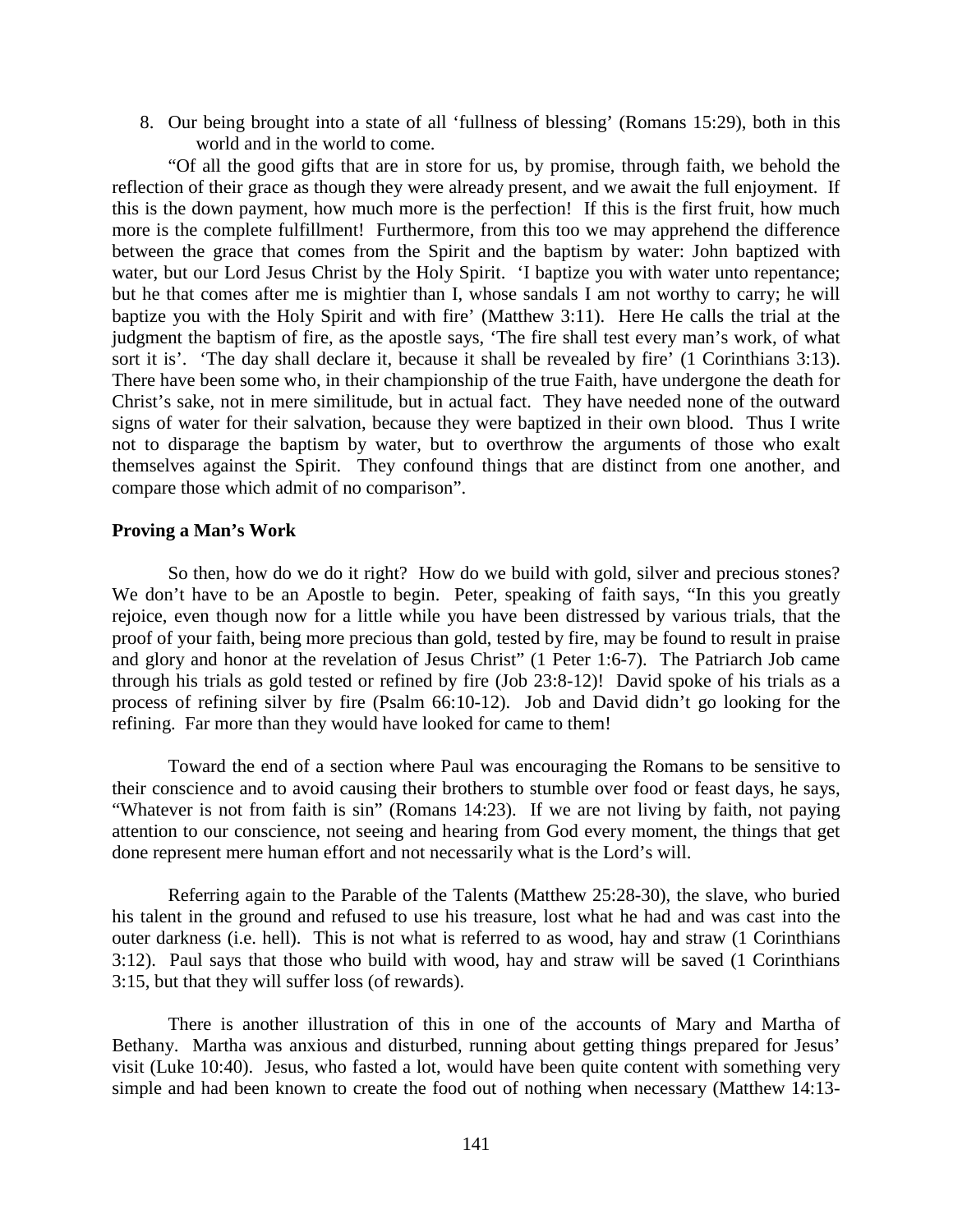21; 15:32-39). Mary, on the other hand, sat at Jesus' feet hearing His Word (Luke 10:39). When Martha complained and passed judgment on Mary, Jesus pointed out how anxious Martha was (Luke 10:41). Earlier, Jesus had addressed anxiety like this by using the illustration of the birds and the flowers (Matthew 6:25-34). Mary, Jesus said, had chosen the better part, which shall not be taken from her (Luke 10:42). A few months later, Mary showed what she had learned and anointed Jesus feet and head with very costly oil of nard prior to His burial. (This is the Gospel lesson for Palm Sunday: John 12:1-18, Matthew 26:6-13, Mark 14:3-9).

Who was living by faith? Obviously Mary! Martha was trying to please God! But it wasn't by faith and therefore it was wood, hay or straw. Did Martha lose her salvation? No! After Pentecost, she and her sister Mary went to help evangelize Gaul (modern France) probably with their friend and neighbor Simon (Mark 14:3, at whose house Mary anointed Jesus) who was ordained Bishop of Gaul.

Thus, building the Temple of God with gold, silver, and precious stones is something that God's fellow workers do by faith. It may be something very simple such as sitting at Jesus' feet or partaking in faith of the Lord's Supper. Many people vastly under-estimate the value or treasure of simply partaking in faith of the Lord's Supper. Ignatius of Antioch referred<sup>[7](#page-4-0)</sup> to the Lord's Supper as the Medicine of immortality. On the other hand, wood, hay and straw are things that are not done in faith even if they are well meant. The way we know the difference is to hear the Lord's voice in our own heart.

Jerome stated $8$  that there is a difference between one degree of salvation and another, as is illustrated by the quality of the work: gold, silver, precious stones, which are proven by fire.

John Chrysostom stated<sup>[9](#page-4-2)</sup> that there are many possible ways to build, depending on our own character and ability in spiritual matters. Some ways require more effort and dedication, and not everyone is able to follow in that path. The point is to choose the path to the Kingdom of God that we can endure.

"Our Master knew that if He carved out only one road for us, many would shrink from it, so He carved out diverse roads. You can't enter the kingdom; it may be, by the way of virginity. Then enter it by way of single marriage. Can you not enter it by one marriage? Perchance you may by means of a second marriage. You can't enter by the way of continence; enter then by the way of almsgiving. Or if you can't enter by the way of almsgiving, then try the way of fasting".

"Therefore the prophet spoke not of a garment of gold, but of one woven with gold (Psalm 45:13). It is of silk, or purple, or gold. You can't be a golden part? Then be a silken one. I accept you, if only you are clothed in My garment. Therefore Paul said, 'If any man builds upon this foundation, gold, silver, previous stones' (1 Corinthians 3:12). You can't be the precious stone? Then be the gold. You can't be the gold? Then be the silver, if only you are resting upon the foundation. And again elsewhere, 'There is one glory of the sun, and another

<span id="page-4-0"></span><sup>7</sup> Ignatius of Antioch, Ephesians 19.

<span id="page-4-1"></span><sup>8</sup> Jerome, Treatise Against Jovinianus, II, 19, 22.

<span id="page-4-2"></span><sup>9</sup> John Chrysostom, Two Homilies on Eutropius, II, 15.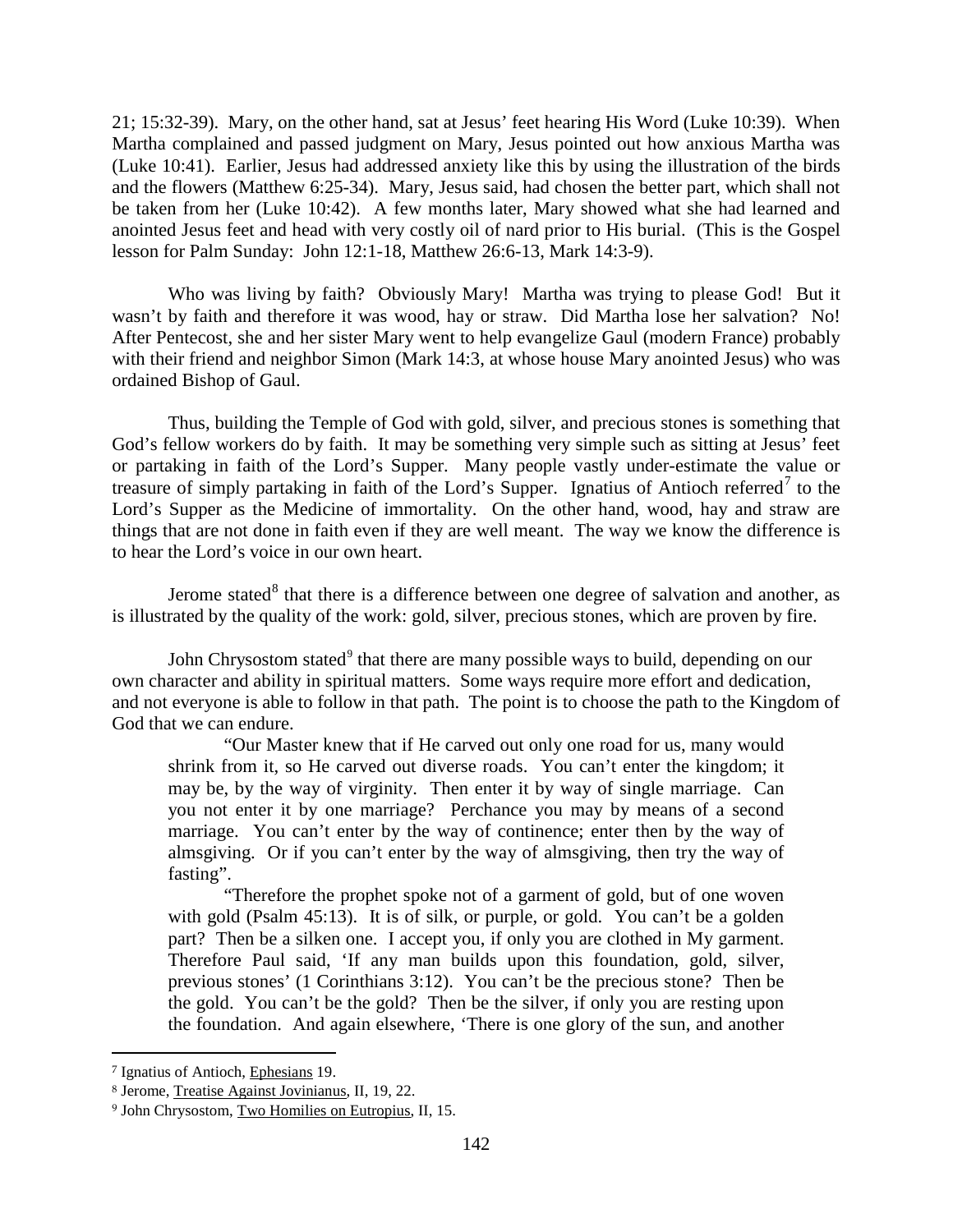glory of the moon, and another glory of the stars' (1 Corinthians 15:41). You can't be a sun? Then be a moon. You can't be a moon? Then be a star. You can't be a large star? Be content to be a little one if only you are in the Heaven. You can't be a virgin? Then live continently in the married state, only abiding in the Church. You can't be without possessions? Then give alms, only abiding in the Church, only wearing the proper garment, only submitting to the queen<sup>10</sup>. The garment is woven with gold, embroidered and fringed. I do not bar the way against you; for your virtue has rendered the king's dispensation easy. 'Clothed in vesture woven with gold' (Psalm 45:13). Unfold, if you please, the deep meaning of the expression "vesture" used here, and fix your eyes upon this garment woven with gold. For here indeed some live celibate, others live in an honorable estate of matrimony being not much inferior to them. Some have married once; others are widows in the flower of their age. For what purpose is a paradise? And why does it have a variety of diverse flowers, and trees, and many pearls? There are many stars, but only one sun: there are many ways of living, but only one paradise; there are many temples (i.e. us), but only one mother of them all (i.e. the Church). There is the body, the eye, the finger; but all these make up but one man".

John Cassian added<sup>[11](#page-5-1)</sup> that there are implications to our being called the Temple of God, and the Spirit of God dwelling in us (1 Corinthians 6:19). The rafters of the House of God were made from cypress and the beams were made from cedar (Song of Solomon 1:17 LXX). This implies that the House of God is made from materials that are fragrant and not liable to rot. As we build on the good foundation, our efforts should be "fragrant" to those around us, and there should be no corruption present.

John Chrysostom stated<sup>[12](#page-5-2)</sup> that if one continually needs teaching on the elementary aspects of the Faith, one does not have the foundation yet. If one has been catechized and baptized, but one's life is not in conformity with his faith, he is still a babe and is still laying a foundation.

"'The Beginning' is nothing else than this: when one does not have strict control of his life. For as it is necessary to teach the letters first to someone who is beginning to study grammar, so also must the Christian know these things accurately, and have no doubt concerning them. Should he again have need of teaching on this, he has not established the foundation yet. For one who is firmly grounded ought to be fixed and to stand steady, and not be moved about. But if one who has been catechized and baptized is going ten years afterwards to hear again about the Faith, and that we ought to 'believe' in 'the resurrection of the dead', he does not yet have the foundation, he is still seeking the beginning of the Christian Faith<sup>[13](#page-5-3)</sup>. For that the Faith is the foundation, and the rest the building, hear the Apostle saying, 'I have laid the foundation and another builds thereon' (1 Corinthians 3:10). 'If any man build upon this foundation, gold, silver, precious

<span id="page-5-0"></span><sup>10</sup> That is, the Church.

<span id="page-5-1"></span><sup>11</sup> John Cassian, Twelve Books on the Institutes of the Coenobia, IX, 3.

<span id="page-5-2"></span><sup>12</sup> John Chrysostom, Homilies on Hebrews, IX, 2-3.

<span id="page-5-3"></span><sup>13</sup> Many people, who are nominal Christians, may be in this position today, and they may be unaware of it.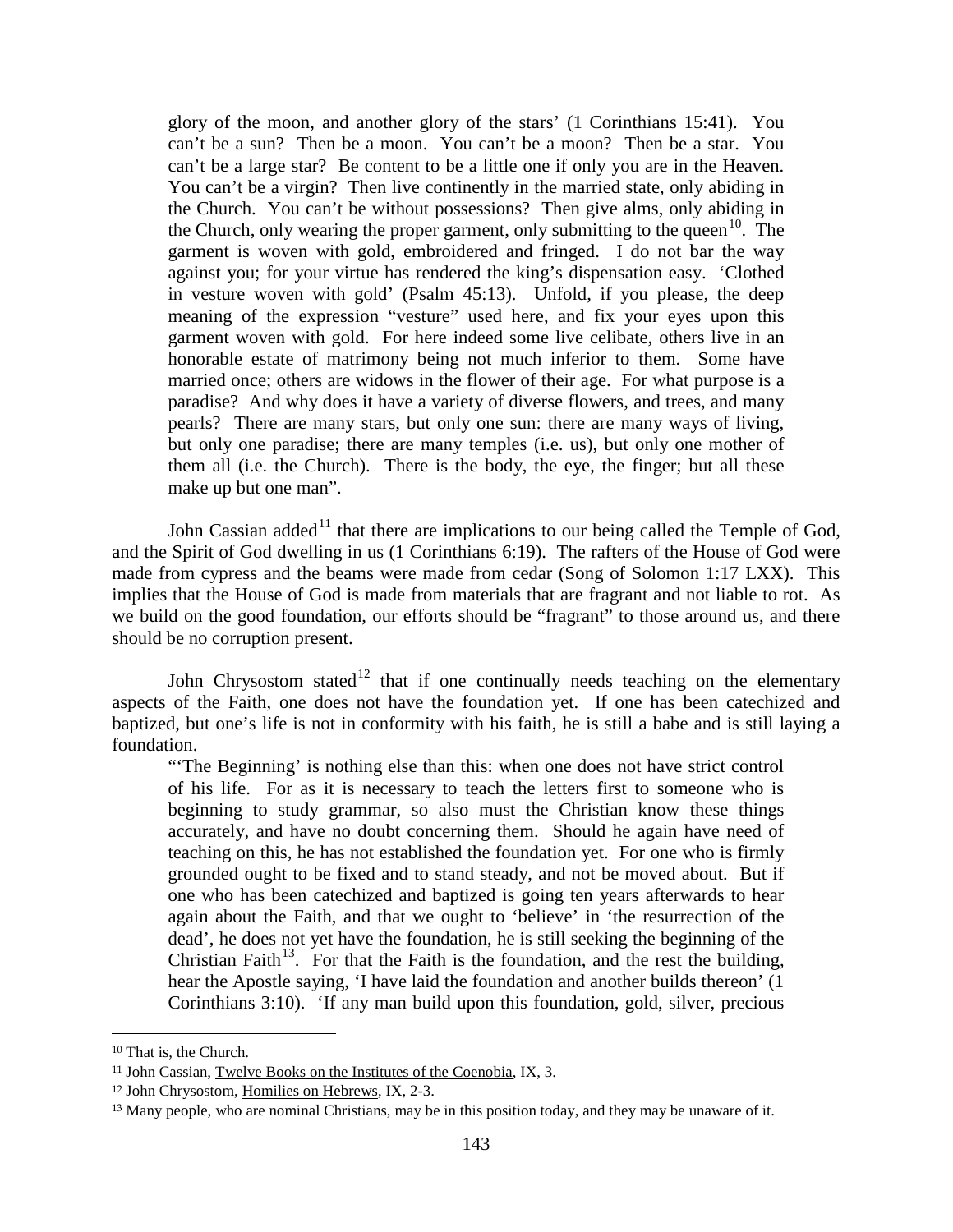stones, wood, hay, stubble' (1 Corinthians 3:12). 'Not laying again the foundation of repentance from dead works'" (Hebrews 6:1).

"But what does it mean, 'let us go on to perfection?' (Hebrews 6:1) Let us proceed even to the very roof; that is, let us have the best life. In the case of the letters, the alpha is used as part of the whole and as the foundation of the whole building. So also full assurance concerning the Faith involves purity of life! Without this it is not possible to be a Christian, as without foundations there can be no building; or can one have skill in literature without knowing the letters of the alphabet. Still if one should be always going round about the letters, or if one is always trying to learn about the foundation, not about the building, he will never gain anything".

"Do not think that the Faith is lower in value, if it is called elementary; for its elementary character is its power. Paul says, 'Every one that uses milk is unskilled in the word of righteousness, for he is a babe' (Hebrews 5:13); yet it is not the elementary character which he calls 'milk'. To be still doubting is a sign of a feeble mind, and needing much teaching. For these are wholesome doctrines. For we call him 'a perfect man', i.e. 'of full age', who with the faith has a right life. But if anyone has faith, yet does evil, and is in doubt concerning the Faith itself, and brings disgrace on the doctrine, him we shall with reason call 'a babe', in that he has gone back again to the beginning. Even if we have been ten thousand years in the faith, yet are not firm in it, we are babes. Similarly when we don't live a life in conformity with the Faith; we are still laying a foundation.

#### <span id="page-6-0"></span>**Cleansing Sin by Fire**

There is also a cleansing aspect to the "fire", and the fire refers to things both in this life and at the Last Judgment. John Chrysostom stated<sup> $14$ </sup> that Paul was beginning here to build a case for his statements later regarding the immoral man who had his father's wife (1 Corinthians 5:1- 5). One meaning, then, of the passing through fire refers to Judgment Day where the things that we have done will be clarified as to their intent.

"Now his meaning is this: If any man has a rotten life with a right faith, his faith shall not shelter him from punishment, his work being burned up. The phrase 'shall be burned up' means 'shall not endure the violence of the fire.' But just as if a man having golden armor on were to pass through a river of fire (Daniel 7:10 LXX), he comes away from crossing it all the brighter. But if he were to pass through it with hay, so far from profiting, he destroys himself besides. So also is the case with regard to men's works. For he does not say this as if he were discoursing on material things being burned up, but with a view toward making their fear more intense, and of showing 'He shall suffer loss, but he himself shall be saved, but so as by fire'".

Ambrose of Milan linked<sup>[15](#page-6-2)</sup> the fire that consumed the OT sacrifices with the fire that cleanses us from sin. He described the water of Baptism and the fire of cleansing as going

<span id="page-6-1"></span><sup>14</sup> John Chrysostom, Homilies on 1 Corinthians, IX, 5.

<span id="page-6-2"></span><sup>15</sup> Ambrose of Milan, Three Books on the Duties of the Clergy, III, xviii, 102-107.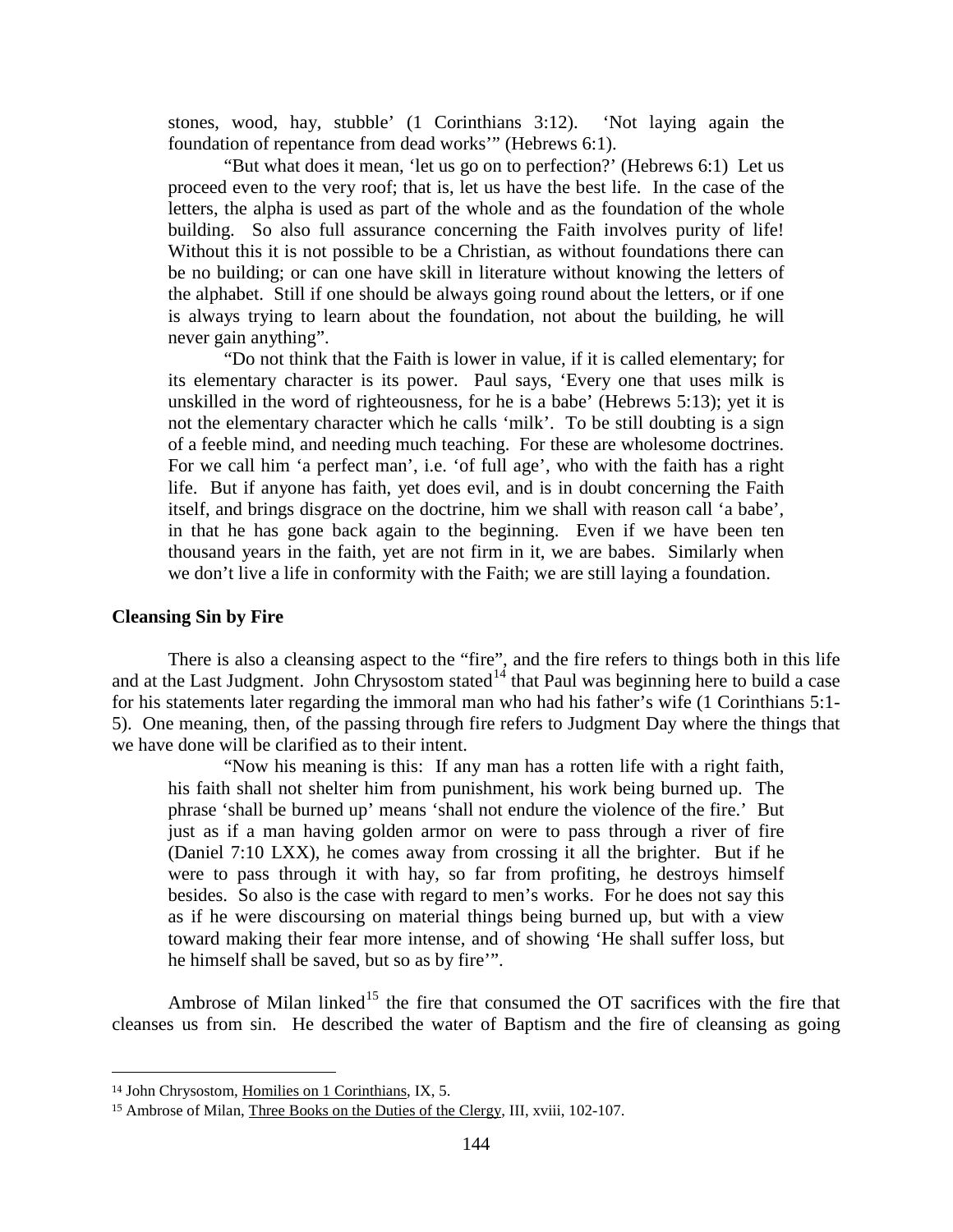together in cleansing us, for we are the sacrifice on the altar. This fire is a spiritual grace that burns out our sins, just as through the water of Baptism it cleanses us.

"The Lord Jesus baptizes with the Holy Spirit and with fire, as John the Baptist said (Matthew 3:11). Rightly was the sacrifice consumed, because it was for sin. But that fire was a type of the Holy Spirit, Who was to come down after the Lord's ascension, and forgive the sins of all, and Who like fire inflames the mind and faithful heart. Jeremiah, after receiving the Spirit, said, 'It became in my heart as a burning fire, flaming in my bones, and I am weakened and cannot bear it' (Jeremiah 20:9 LXX). Also, when the Holy Spirit descended upon the Apostles and the others, we read that tongues as of fire were distributed among them (Acts 2:3). The soul of each one was so uplifted by His influence that people thought they were full of new wine (Acts 2:13), who instead had received the gift of a diversity of tongues".

"Fire thus became water and water called forth fire; spiritual grace burns out our sins through fire, and through water cleanses them. Sin is washed away and it is burned away. Paul said, 'The fire shall try every man's work of what sort it is' (1 Corinthians 3:13). And further on, 'If any man's work shall be burned, he shall suffer loss; but he himself shall be saved; yet so as by fire" (1 Corinthians 3:15).

"Sins are burned out by means of fire, and this is in truth the sacred fire which, as a type of the future remission of sins, came down upon the sacrifice".

"This fire is hidden in the time of captivity<sup>16</sup>, during which sin reigns, but in the time of liberty it is brought out. Though it is changed into the appearance of water, yet it preserves its nature as fire so as to consume the sacrifice. Do not wonder when you read that God the Father said, 'I am a consuming fire' (Deuteronomy 4:24). And again, 'They have forsaken Me, the fountain of living water' (Jeremiah 2:13). The Lord Jesus, too, like a fire inflamed the hearts of those who heard Him, and like a fount of waters cooled them. He Himself said in His Gospel that He came to send fire on the earth (Luke 12:49) and to supply living waters to those who thirst" (John 7:37-38).

"In the time of Elijah, fire came down when he challenged the prophets of Baal to light up the altar without fire. When the false prophets could not do so, he poured water three times over his victim, so that the water ran round about the altar; then he cried out and the fire fell from the Lord from heaven and consumed the burnt-offering" (1 Kings 18:30-38).

"You are that victim. Contemplate in silence each single point. The breath of the Holy Spirit descends on you; He seems to burn you when He consumes your sins. The sacrifice, which was consumed in the time of Moses, was a sacrifice for sin, therefore Moses said, 'Because the sacrifice for sin was not to be eaten, it was consumed' (2 Maccabees 2:11 LXX). Does it not seem to be consumed for you when in the sacrament of baptism the whole outer man perishes? 'Our old man is crucified' (Romans 6:6), the Apostle exclaims. As the example of the fathers teaches us, the Egyptian (i.e. sin) is swallowed up -- the Hebrew arises renewed by the Holy Spirit, as he crossed the Red Sea dry shod --

<span id="page-7-0"></span><sup>&</sup>lt;sup>16</sup> During the Captivity, no sacrifice was possible, because sacrifices could only be offered in Jerusalem. This is also the case when we are held captive by sins.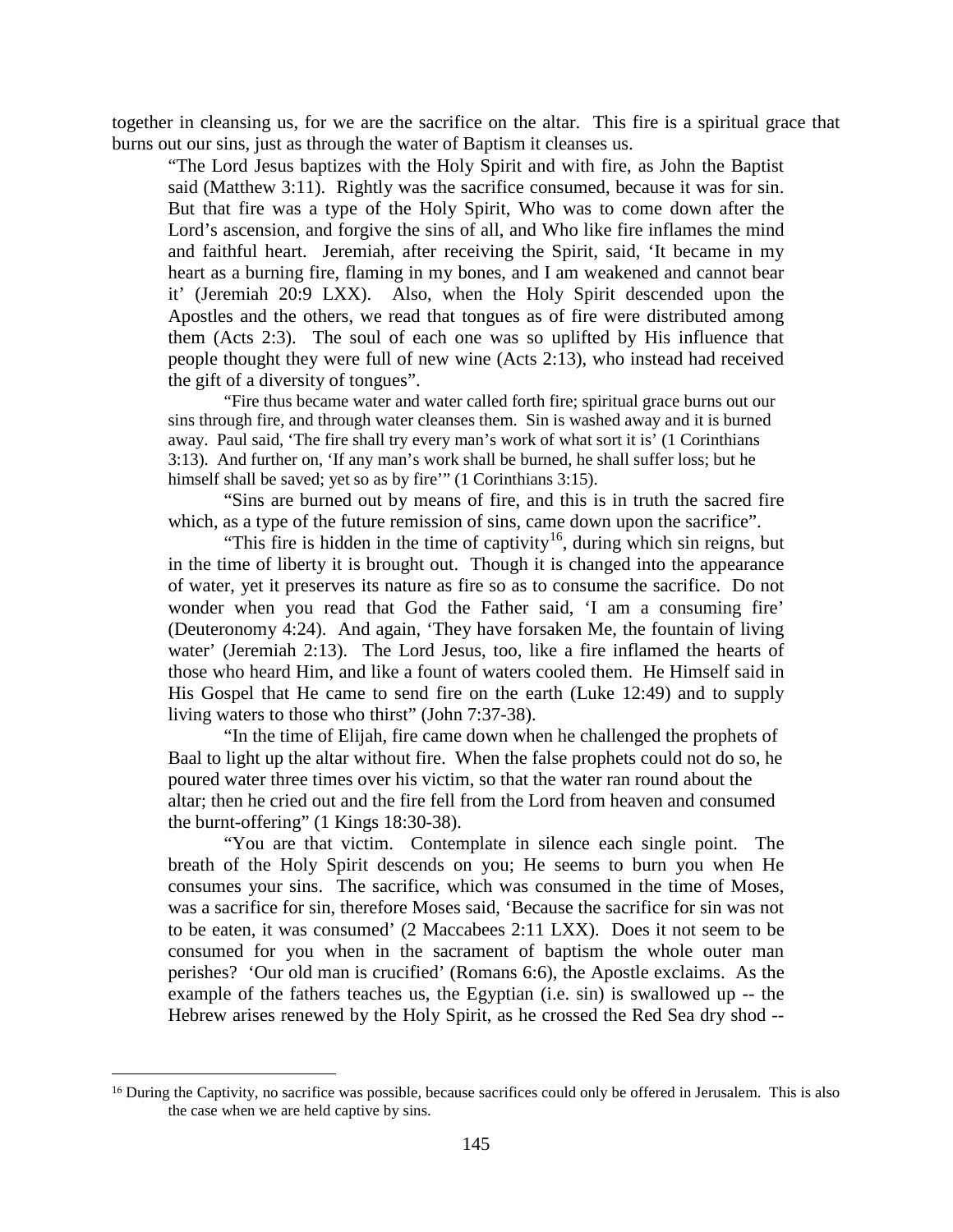where our fathers were baptized in the cloud and in the sea" (1 Corinthians 10:1- 2).

Cyprian of Carthage stated<sup>[17](#page-8-1)</sup> that there are different aspects to how the "fire" can work. "It is one thing to be tortured by long suffering for sins, to be cleansed and long purged by fire. It is another thing to have purged all sins by suffering. It is one thing to be in suspense till the sentence of God at the Day of Judgment; it is another to be at once crowned by the Lord at one's martyrdom.

#### <span id="page-8-0"></span>**Building with Marriage versus Virginity**

Beginning in the  $1<sup>st</sup>$  century, there has been a strong influence of virginity or celibacy on the Church. All of the Twelve Apostles embraced this, including those that were married. By giving up the things of this world for the sake of the Kingdom of God (Matthew 19:29), they left behind the pleasures of the flesh as well as the material aspects of this life. In the  $1<sup>st</sup>$  Century among the Christians, the influence of celibacy as the preferable state was so strong that Paul had to write to the Corinthians to tell them that they did not sin if they married (1 Corinthians 7:28). Even some of the heretics held celibacy in high regard.

In the light of this, Jerome interpreted<sup>[18](#page-8-2)</sup> the building on the good foundation with gold as referring to celibacy and the building with silver as referring to honorable marriage. Other heretical Greek and Latin writers, he said, referred the hundred-fold yield (Matthew 13:8) to martyrs, the sixty-fold to virgins, and the thirty-fold to widows. Jerome felt that they were overstating the benefits of celibacy. Jerome interpreted the hundredfold as referring to virginity, the sixty-fold as referring to widows and widowers, and the thirty-fold as referring to honorable marriage.

"We are not disciples of Marcion<sup>[19](#page-8-3)</sup> or of Manichaeus<sup>[20](#page-8-4)</sup>, to detract from marriage. Nor are we deceived by the error of Tatian<sup>[21](#page-8-5)</sup>, into supposing that all cohabitation is unclean. We know that in a large house there are vessels not only of silver and of gold, but of wood also and of earth (2 Timothy 2:20). We know, too, that on the foundation of Christ, which Paul the master builder has laid, some build up gold, silver, and precious stones; others, on the contrary, hay, wood, and stubble (1 Corinthians 3:10-12). We are not ignorant that 'marriage is honorable and the bed undefiled' (Hebrews 13:4). We have read the first decree of God: 'Be fruitful and multiply and replenish the earth' (Genesis 1:28). But while we allow marriage, we prefer virginity, which springs from  $it^{22}$ . Gold is more precious than silver, but is silver on that account less valuable? Is it an insult to a tree to prefer its apples to its roots or its leaves? Is it an injury to grain to put the ear before the stalk and the blade? As apples come from the tree and grain from the straw, so

<span id="page-8-1"></span><sup>&</sup>lt;sup>17</sup> Cyprian, *Epistles*, *LI*, 20. <sup>18</sup> Jerome, Letter to Pammachius, *XLVIII*, 2-3.

<span id="page-8-3"></span><span id="page-8-2"></span><sup>&</sup>lt;sup>19</sup> Marcion was a heretic presbyter of the  $2<sup>nd</sup>$  century who rejected the Old Testament.

<span id="page-8-4"></span><sup>&</sup>lt;sup>20</sup> Manichaeus (also known as Manes) was a heretic teacher of the  $3<sup>rd</sup>$  Century who taught a complicated system of theology that portrayed Christians as heretics.

<span id="page-8-5"></span><sup>&</sup>lt;sup>21</sup> Tatian was a  $2<sup>nd</sup>$  century convert of Justin Martyr, who apostatized.

<span id="page-8-6"></span><sup>22</sup> That is, a child is born to a married couple and the child dedicates his (her) life to celibacy.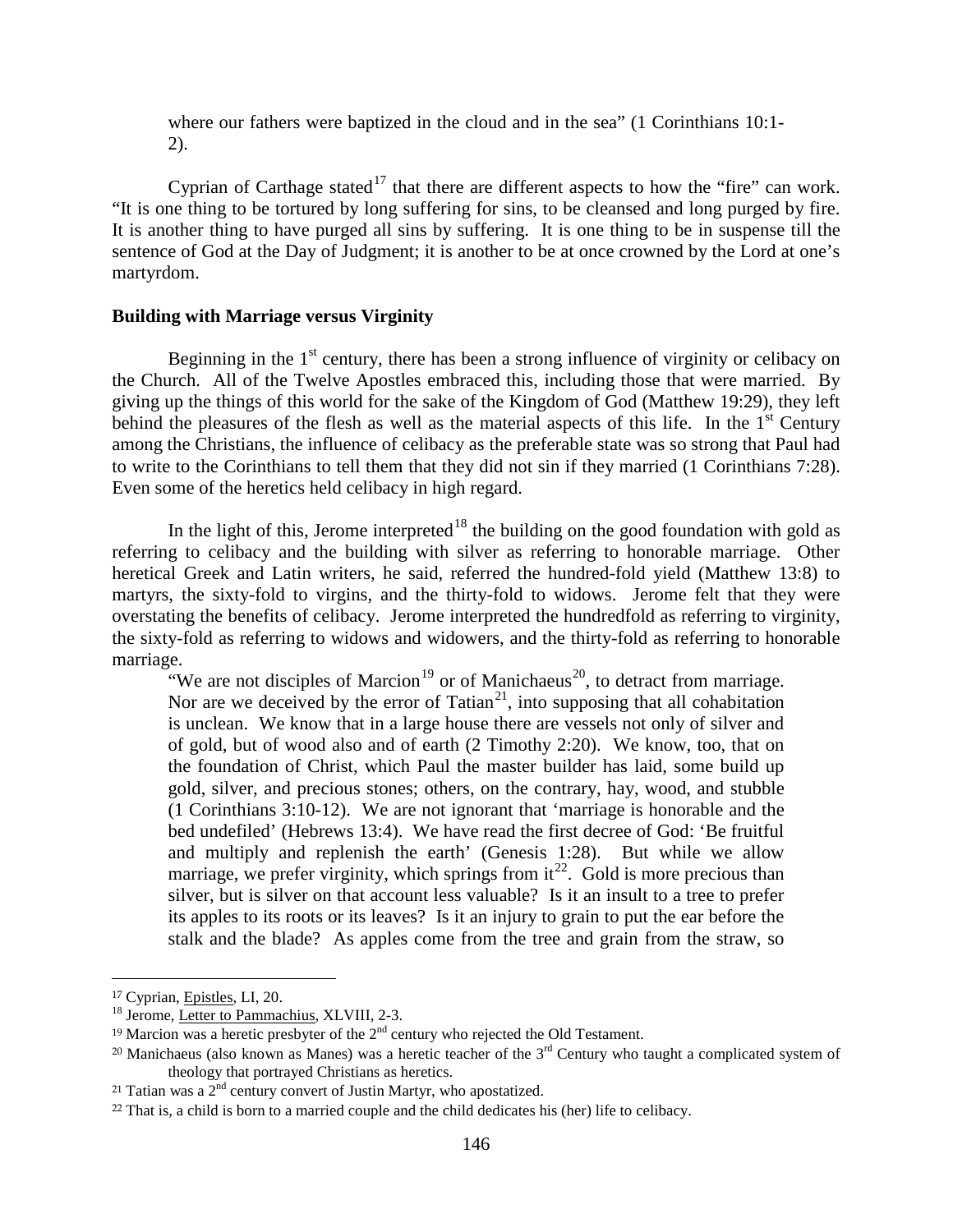virginity comes from wedlock. Yields of a hundredfold, of sixty-fold, and of thirty-fold (Matthew 13:8) may all come from one soil and from one sowing. The yield thirty-fold signifies wedlock, suggestive as it is of a loving gentle kiss or embracing, aptly represents the relation of husband and wife. The yield sixty-fold refers to widows who are placed in a position of distress and tribulation. For, as it is extremely trying when one has once tasted pleasure to abstain from its enticements, so the reward of doing this is proportionately greater. Moreover, a hundred-fold signifies the crown of virginity."

Gregory of Nyssa also referred<sup>[23](#page-9-0)</sup> to celibacy as a precious thing that can be built on the good foundation. However, one's whole life must harmonize with this perfect note or it becomes pearls that are trampled by swine.

"The Gospel implies that he who undertakes the building of a tower, but spends all his labor upon the foundations without ever reaching the completion, is worthy of ridicule (Luke 14:28-30). We learn from the Parable of the Tower to strive to come to the finish of every purpose, accomplishing the work of God in all the multiform structures of His commandments. One stone is no more the whole edifice of the Tower, than one commandment kept will raise the soul's perfection to the required height. The foundation must by all means first be laid, but over it, the edifice of gold and precious gems must be built (1 Corinthians 3:12). So is the doing of the commandment put by the Prophet who cries, 'I have loved Your commandment more than gold and many a precious stone' (Psalm 119:127 LXX). Let the virtuous life have for its substructure the love of virginity, but upon this let every result of virtue be reared. Virginity can be a vastly precious thing and can have a divine look. Yet, if the whole life does not harmonize with this perfect note, and it is marred by the succeeding discord of the soul, this thing becomes 'the jewel of gold in the swine's snout' (Proverbs 11:22), or 'the pearl that is trampled under the swine's feet'" (Matthew 7:6).

Thus in speaking to the Corinthians, Paul was addressing many who were weak in the Faith, and who were still laying a foundation for their life. They tolerated sin in the Corinthians Church, and many didn't have the discernment of men who were strong in the Faith. Paul showed his love for them in treating them gently, but he also warned them that they could easily ruin themselves.

When it came to building on the foundation he laid, Paul kept coming back time and again to their understanding the Holy Spirit working in their midst. This would build with the gold, silver and precious stones. But he wanted them to know that even if they didn't do this, but built with wood, hay or straw, they would not lose their salvation for so doing.

<span id="page-9-0"></span><sup>23</sup> Gregory of Nyssa, "On Virginity", Ascetic and Moral Works, II, 17.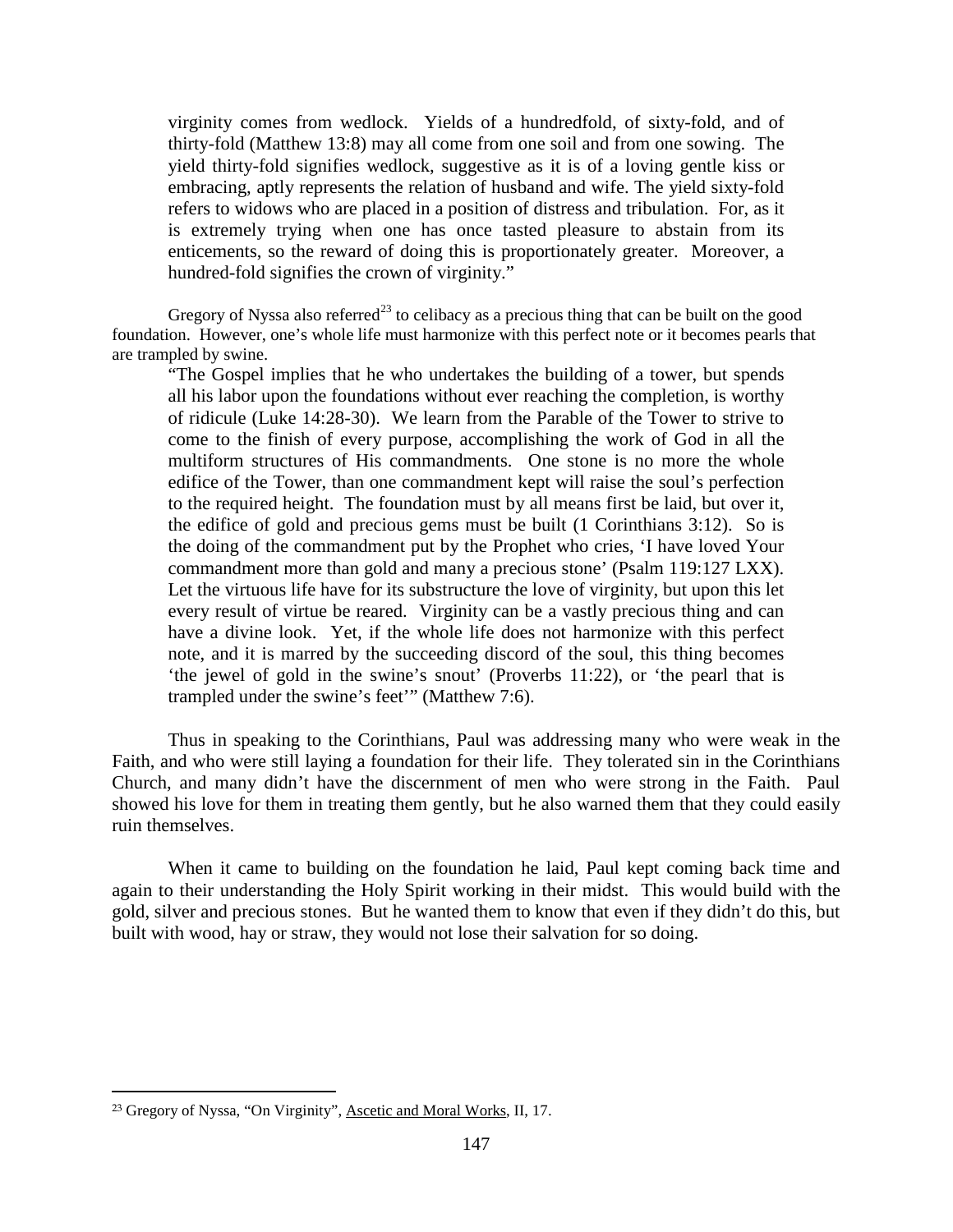## *WALKING ON WATER BY FAITH*

## **August 25, 2013 9th Sunday after Pentecost Revision F**

#### <span id="page-10-0"></span>**Gospel: Matthew 14:22-34, (Mark 6:45-52, John 6:15-21)**

The setting of the Gospel lesson is 29 AD, just following Passover (March-April), or exactly one year before the crucifixion (John 6:4). The Twelve had just been sent out two by two, and when they returned, Jesus took them by boat to a deserted place belonging to the city of Bethsaida (Luke 9:10) for a debriefing. Bethsaida was the hometown of Peter, Andrew and Philip (John 1:44). However, the multitudes saw where they were going and hurried there on foot from all the nearby cities (Matthew 14:13, Mark 6:32-33). This was possible since Capernaum and Bethsaida are both at the Northern end of the Sea of Galilee and thus the boat ride wasn't very far from land. When Jesus and the Twelve arrived, Jesus taught the multitude and then fed 5,000 of them (plus women and children, Matthew 14:21).

The men of the 5,000, when they had seen the sign Jesus did, said, "This is truly the Prophet who is to come into the world" (John 6:14, Deuteronomy 18:15-19). To avoid being taken by force to be made king, Jesus dismissed the crowd and went to the nearby mountain to pray (Matthew 14:22-23). Jesus sent the Twelve on ahead back to Capernaum in the boat (Matthew 14:22, Mark 6:45, John 6:17) at about sundown.

When Matthew said Jesus made His disciples get into the boat (Matthew 14:22) he was undoubtedly referring to the Twelve, who He came there with. As Jesus went up a mountain nearby (there are mountains all around the area), to pray, the disciples began rowing across the Sea of Galilee. At the fourth watch<sup>[24](#page-10-1)</sup> of the night (Matthew 14:25), the Twelve had rowed about 3-4 miles (John 6:19) and were rowing into a severe head wind (Matthew 14:24, John 6:18). Since the distance from Capernaum to the spot near Bethsaida, where Jesus fed the 5000, is less than 3 miles by boat, the wind had evidently blown them off course, where the Sea of Galilee is well known for sudden and severe storms. The boat was one of their fishing boats and, with twelve people in it, was fully loaded. If they started about nightfall (John 6:17) and were still rowing 6 to 9 hours later without making much headway, they were tired, probably bailing water as fast as they could, and were generally in desperate straits.

While they were straining at the oars, Jesus came walking on the water (Matthew 14:25-26) and would have continued past them (Mark 6:48). The Twelve thought they were seeing a ghost (Greek *phantasma* meaning phantom) and cried out in fear (Matthew 14:26). Instead of continuing on, Jesus stopped and said, "Be of good cheer! It is I; do not be afraid" (Matthew 14:27). Peter responded by challenging the "phantom", "If it is You, command me to come to You on the water" (Matthew 14:28). Peter's great love for Christ was illustrated by his desire to walk on the water of the stormy Sea of Galilee. Peter did not ask Jesus to request this, but to command this! The Lord said, "Come!" and Peter began to walk on the water. But when Copyright  $\odot$  Mark Kern 2007

<span id="page-10-1"></span><sup>&</sup>lt;sup>24</sup> The  $4<sup>th</sup>$  Watch was between 3 AM and 6 AM.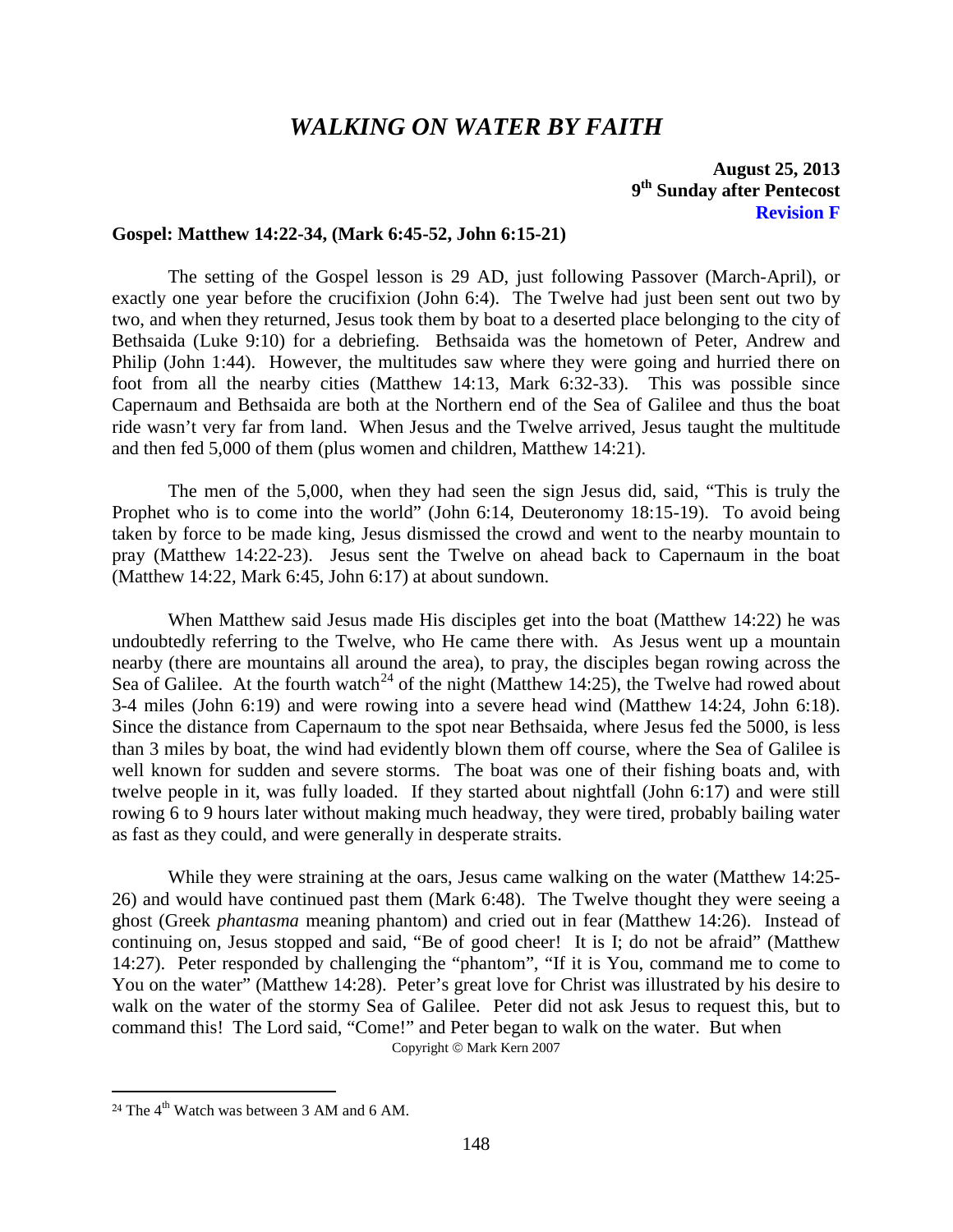he saw that the wind was very forceful as he went up and down on top of the "roller-coaster" of the churning swells, he began to sink and cried out to the Lord to save him (Matthew 14:30). Peter was a good swimmer<sup>25</sup>; this was necessary as part of his livelihood in retrieving some of the nets he used as a fisherman. However, swimming in deep water during hurricane-force winds is another matter.

Jesus immediately caught Peter and chastised him (Matthew 14:31) for doubting, for the hearts of the Twelve were hardened and they had not understood about the loaves that fed the 5000 (Mark 6:52). After Jesus caught Peter, they both walked on the water back to the boat. When they got into the boat, the wind ceased immediately (Matthew 14:32) and they found themselves immediately at land where they were going (John 6:21).

Cyril of Jerusalem stated<sup>[26](#page-11-1)</sup> that Peter's faith supported him as he walked on the waters. When his faith relaxed, he sank. But he recovered and walked back to the boat with Jesus.

"If we keep this faith, we shall be adorned with all kinds of virtues. So great is the strength of faith, as even to buoy men up in walking on the sea. Peter was a man like us, made up of flesh and blood, and living upon like food. But when Jesus said, 'Come' (Matthew 14:29), he believed, and walked upon the waters, and found his faith safer upon the waters than any ground; and his heavy body was upheld by the buoyancy of his faith. But though he had safe footing over the water as long as he believed, yet when he doubted, at once he began to sink. His faith gradually relaxed, and his body also was drawn down with it. When He saw his distress, Jesus, who remedies the distresses of our souls, said, 'O you of little faith, why did you doubt?' (Matthew 14:31) And being nerved again by Him who grasped his right hand, he had no sooner recovered his faith, than, led by the hand of the Master, he resumed the same walking upon the waters. For this the Gospel indirectly mentioned, saying, 'When they had gone up into the boat' (Matthew 14:32). For it doesn't say that Peter swam across and went up, but lets us understand that, after returning the same distance that he went to meet Jesus, he went up again into the boat".

This was the second time that Jesus exhibited mastery over the wind and the waves. The first time occurred just a few months previous as Jesus and the Twelve crossed the Sea of Galilee to heal the Gadarene demoniacs (Matthew 8:23-27). On that occasion, the Twelve responded by marveling, "Who can this be that even the winds and the sea obey Him?" This time their reaction was to worship Him saying, "Truly You are the Son of God!" (Matthew 14:33).

John Chrysostom stated<sup>[27](#page-11-2)</sup> that Peter leaped forward to walk on the water out of love for Christ, but also displaying faith. Peter rejoiced not so much in walking on the water, but in coming to Christ. If Christ had said, "No" to Peter's request to walk on the water, Peter may have contradicted Him again. Once Peter got out on the water, he began to get dizzy from the surf and the wind, and became afraid. After he had prevailed over the greater (the waves), he began to suffer from the lesser (the wind), for such a thing is human nature; often doing greater

<span id="page-11-0"></span> $25$  In John 21:7, Peter was naked as he worked, most likely diving down to retrieve nets.

<span id="page-11-1"></span><sup>26</sup> Cyril of Jerusalem, Catechetical Lectures, V, 7.

<span id="page-11-2"></span><sup>27</sup> John Chrysostom, Homilies on Matthew, L, 2.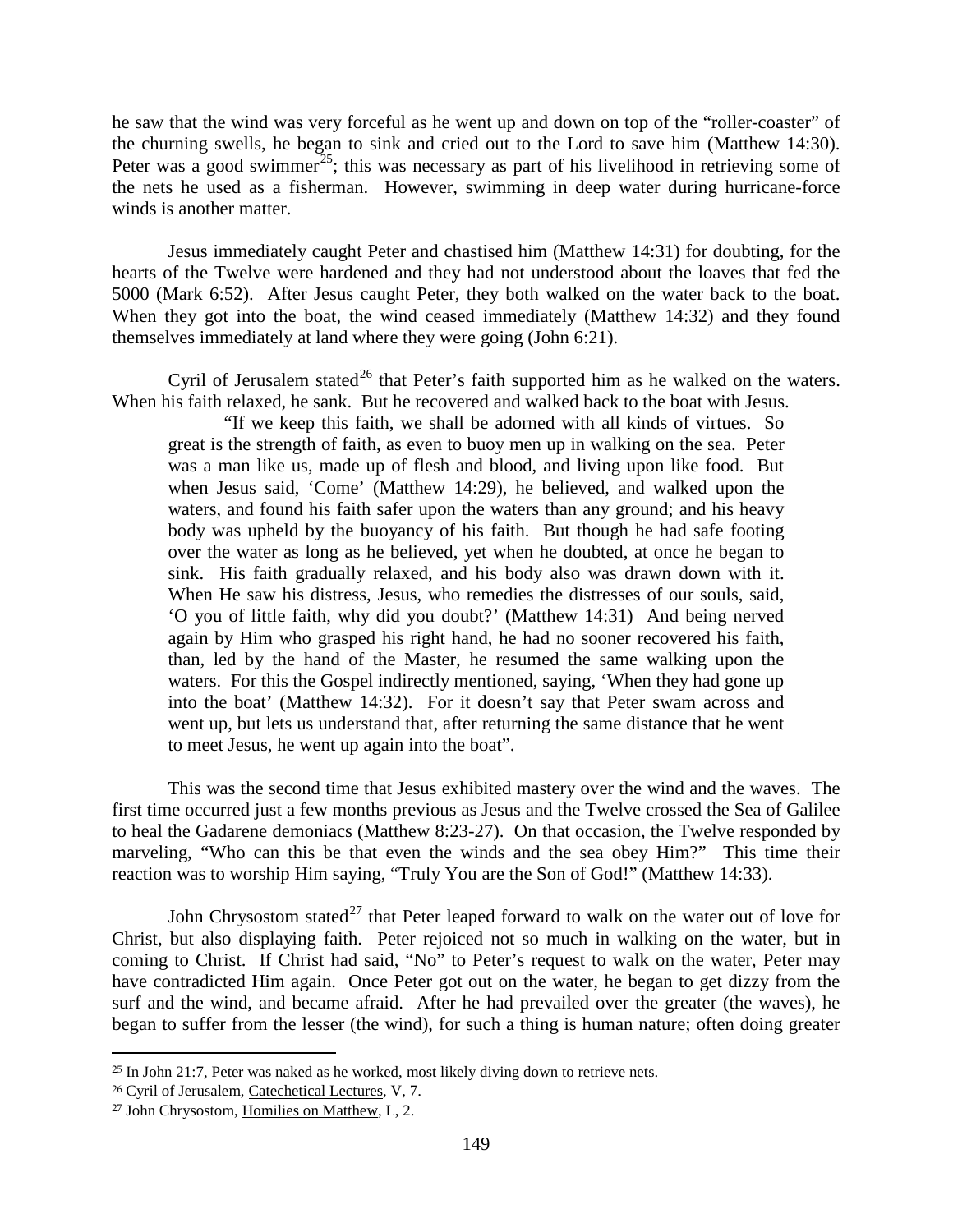things, it exposes itself in the lesser. Following this adventure, the Twelve did not approach Him as before, dragging Him into their houses, and seeking a touch of His hand, and directions from Him in words. But in a far higher strain, and with more self-denial, and with more abundant faith did they relate to Him.

John Chrysostom also pointed out<sup>[28](#page-12-0)</sup> that Jesus did not show Himself walking on the sea to the multitudes because the miracle was too great to suit their infirmity. Sometimes the greatest miracles are done very privately.

Ambrose stated<sup>[29](#page-12-1)</sup> that it is the Lord's will that His disciples should possess great powers, but that there is no power of man that is exercised in these things. All is the power of God. While He could have done everything Himself, He purposely set His disciples up to do it themselves through grace.

"It is the will of the Lord that His disciples should possess great powers; it is His will that the same things which He did when on earth should be done in His Name by His servants. For He said, 'You shall do greater things than these' (John 14:12). He gave them power to raise the dead. And whereas He could Himself have restored to Saul the use of his sight, He nevertheless sent him to His disciple Ananias that, by his blessing, Saul's eyes might be restored. He commanded Peter to walk with Himself on the sea, and because he faltered He blamed him for lessening the grace given him, by the weakness of his faith. He Who Himself was the light of the world granted to His disciples to be the light of the world through grace. And because He purposed to descend from heaven and to ascend there again, He took up Elijah into heaven to restore him again to earth at the time, which should please Him. And being baptized with the Holy Spirit and with fire, He foreshadowed the Sacrament of Baptism at the hands of John".

"He gave all gifts to His disciples, of whom He said, 'In My Name they shall cast out demons; they shall speak with new tongues; they shall take up serpents; and if they shall drink anything deadly, it shall by no means hurt them; they shall lay hands on the sick, and they shall recover' (Mark 16:17-18). So, then, He gave them all things, but there is no power of man exercised in these things, in which the grace of the divine gift operates".

Jerome addressed<sup>[30](#page-12-2)</sup> the heretics of his day, whose teachings on this matter originated<sup>[31](#page-12-3)</sup> with the arch heretic Simon Magus (Acts 8:9-24). They had claimed that Christ's body was spiritual and aerial, and therefore could pass through closed doors and walk on water. They ignored Thomas touching His side (John 20:25), His eating fish and honeycomb (Luke 24:42), etc. The Lord insisted that He continued to have flesh and bones after the Resurrection; these miracles must be attributed to the power of God and not to a change of nature.

"If from our Lord's entering in through closed doors, you strive to prove that His body was spiritual and aerial, He must have had this spiritual body even before He suffered. Since -- contrary to the nature of heavy bodies -- He was able to

<span id="page-12-0"></span><sup>28</sup> John Chrysostom, Homilies on John, XLIII, 1.

<span id="page-12-1"></span><sup>29</sup> Ambrose, Two Books Concerning Repentance, VIII, 34.

<span id="page-12-2"></span><sup>30</sup> Jerome, Letter to Eustochium, CVIII, 24.

<span id="page-12-3"></span><sup>31</sup> For details, see Mark Kern, Simon Magus the Heresiarch, St Athanasius Press, 2002.